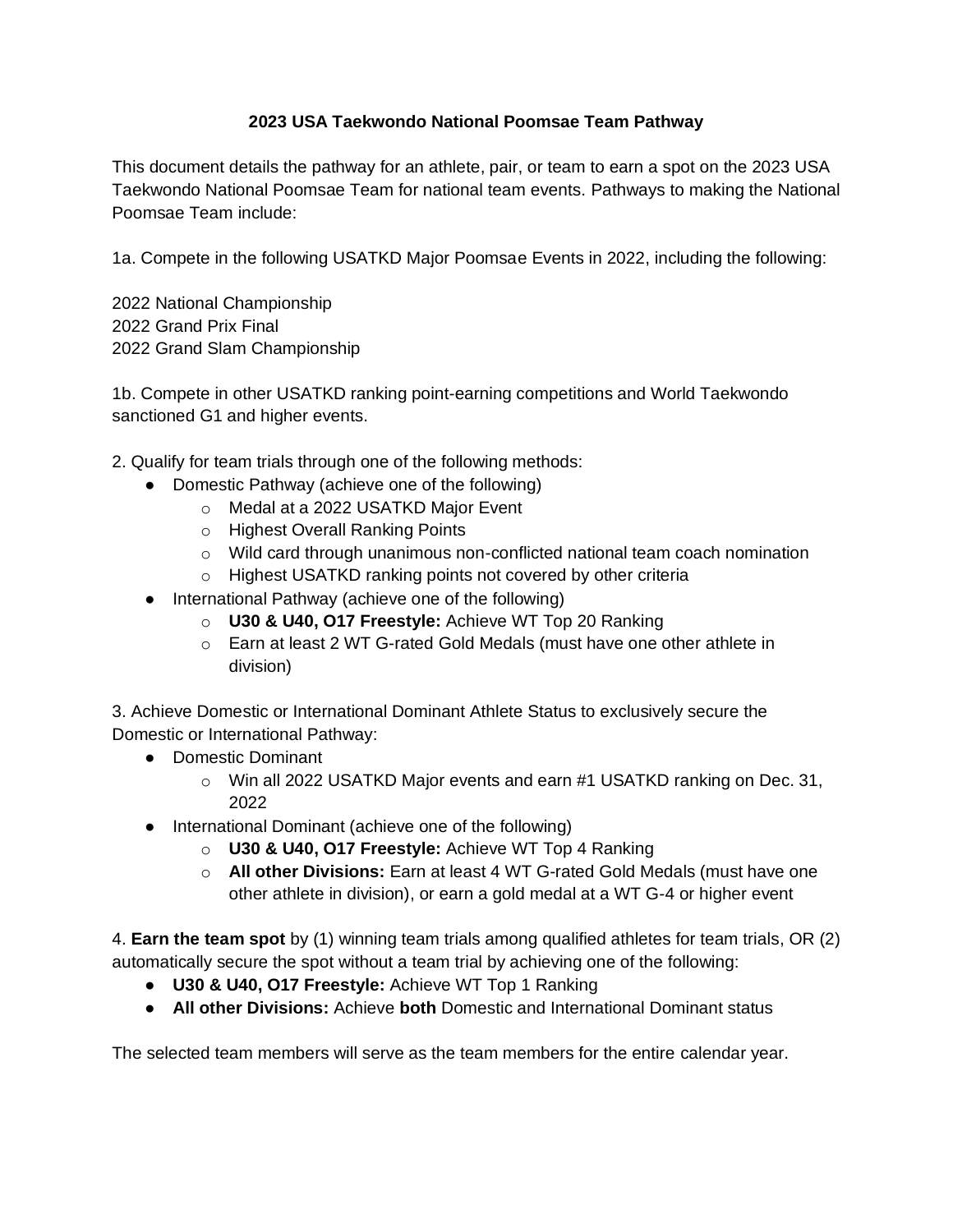

# **What are Domestic Pathway Athletes?**

Domestic pathway athletes qualify for the team trials by doing one of the following:

- Gold, silver or bronze medal at 2022 Major Event
- #1 USATKD ranked athlete
- Next-highest USATKD ranked athlete not otherwise qualified for team trials

#### **What is a Domestic Dominant Athlete?**

A domestic dominant athlete is one who has proven to be dominant in domestic competition, and therefore prevents all other domestic pathway athletes from competing at the Team Trials. To achieve dominant status, an athlete must have achieved ALL of the following:

- Gold Medal at all 2022 USATKD majors
- #1 in the USATKD rankings as of Dec. 31, 2022

## **What is an International Pathway Athlete?**

International Pathway Athletes qualify for team trials by doing one of the following:

● **U30 & U40, O17 Freestyle:** Achieve Top 20 in the WT rankings as of Dec. 31, 2022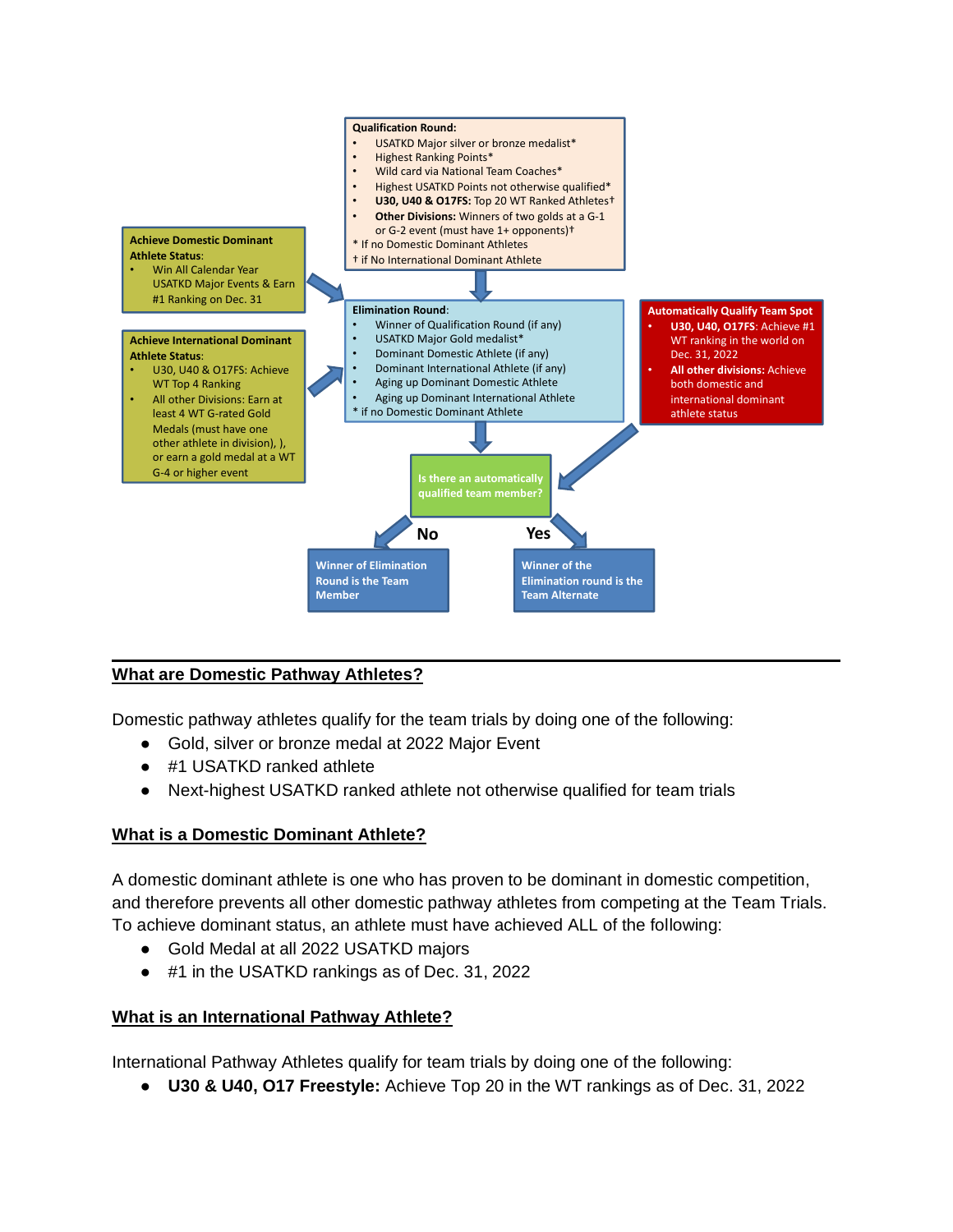● **All other divisions:** Win two golds within the division at a 2022 G-1 or G-2 Event (must have at least one opponent)

## **What is an International Dominant Athlete?**

An international dominant athlete is one who has proven to be dominant in international competition, and therefore blocks out all other international pathway athletes from competing the team trials. International Dominant Athletes must have done one of the following:

- **U30 & U40, O17 Freestyle:** Achieve #1-4 WT ranking in the world on Dec. 31, 2022
- **All other divisions:** Win four golds within the division at a 2022 G-1 or G-2 Event (must have at least one opponent), or earn a gold medal at a WT G-4 or higher event
- There may be more than one International Dominant Athlete.

# **Automatically Qualify for the Team Spot Without a Team Trials**

Athletes can qualify the team spot automatically by doing one of the following:

- **U30 & U40, O17 Freestyle**: Achieve #1 WT ranking in the world on Dec. 31, 2022
- **All other divisions:** Achieve both domestic and international dominant athlete status

In the event that there is an automatically qualified athlete, all domestic and international pathway athletes are invited to a team trials for the alternate spot.

## **Team Trials Format**

The 2023 National Team Trials shall take place in January or February 2023 and will take place in two rounds: the **Qualification Round** and the **Elimination Round**.

The Qualification Round is contested first. The format of this round is two rounds, cut off format. The first is a randomly ordered seeding round where each contestant contests a single randomly drawn form. The second round is performed in reverse order, from the lowest place (first) to highest place (last), where each contestant contests two randomly drawn forms.

The following athletes compete in the Qualifying Round:

- Domestic Pathway Athletes (if no Domestic Dominant Athlete):
	- o USATKD Major Event Silver and Bronze Medalists
	- o Highest ranked athlete in the USATKD Rankings not otherwise qualified for Team Trials
	- $\circ$  Athletes who have just aged up into the division who won a gold medal at a USATKD major in 2022
	- o Athletes who have been awarded a wild card.
- International Pathway Athletes (if no International Dominant Athlete):
	- o **U30 & U40, O17 Freestyle:** Top 20 WT World Ranking in the division
	- o **All other divisions:** Win two golds within the division at a 2022 G-1 or G-2 Event (must have at least one opponent)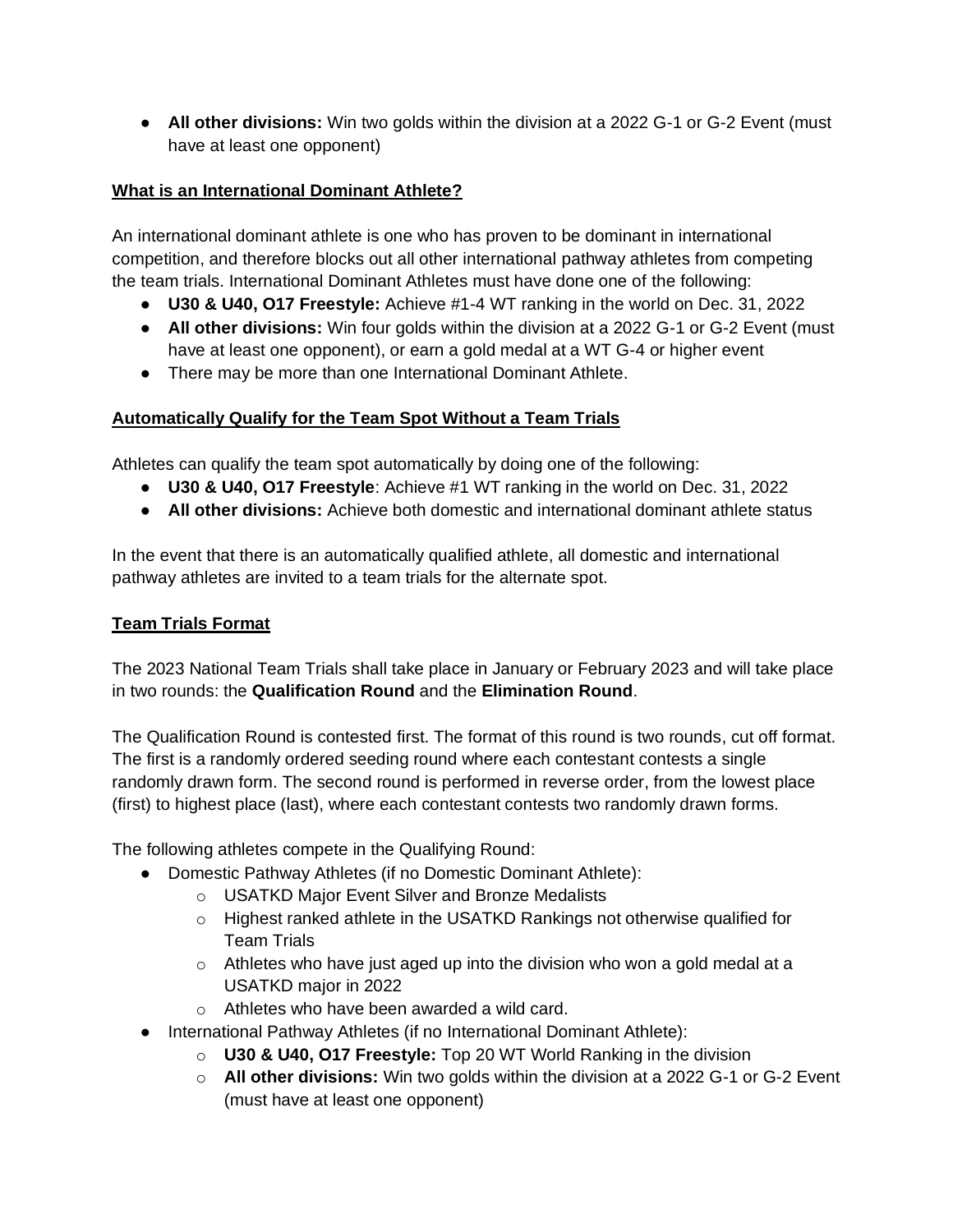The Elimination Round is contested after the conclusion of the Qualifying Round. This round is contested according to the Team Trials format (see addendum) where each athlete performs all 8 poomsae (7 poomsae for cadet divisions) and a winner declared based on the results.

The following athletes compete in the Elimination Round:

- Dominant Domestic Athlete (if any)
- Dominant International Athlete (if any)
- Aging up Dominant Domestic athlete
- Aging up Dominant International athlete
- Major Gold Medalists (if no domestic dominant athlete)
- Winner of Qualifying Round

The winner of the Elimination round is named the team member unless there is an automatically qualified athlete.

If there is an automatically qualified athlete, then that athlete is named the team member, and does not contest the trials. The remaining domestic and international pathway athletes compete for the team alternate spot as described above.

### **Pairs and Teams**

There are no USATKD rankings for pairs and teams. The team trials process is otherwise as described above EXCEPT the introduction of a wild card for teams containing at least one aging up athlete:

Pairs and teams may apply for a wild card to team trials if at least ONE of the group's members has just aged up into that division. However, to be eligible, EVERY member of that pair or team must meet one of the following criteria AND receive the unanimous selection by the nonconflicted National Team Coaches.

- Major winner in individual, pair or team past 12 months (either new or most recent world class or youth age division)
- Top USA medalist at G2 or higher event past 12 months (either new or most recent world class or youth age division)
- Top 8 USATKD ranked (either new or most recent age world class division) individual athlete within their division (recognized individual for recognized pair and teams, and freestyle individual for freestyle pair and teams)

Individuals, pairs or teams should apply for the wild card no later than 12 weeks prior to the team trials, or within 1 week of the team trials being announced by USATKD, whichever is later, by emailing **bbrand@usatkd.org**.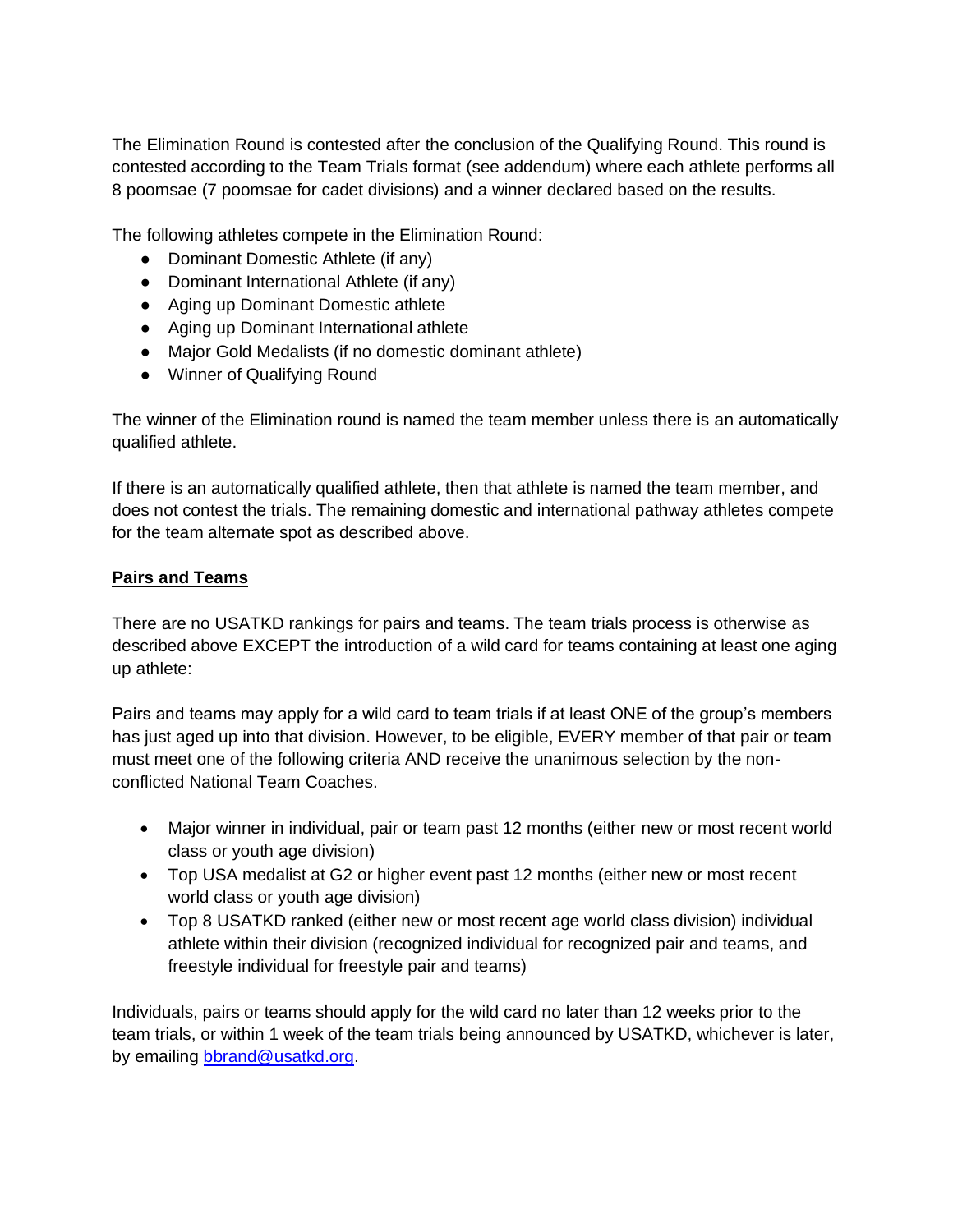# **Freestyle Mixed Team (12-17 and Over 17)**

For the 12-17 Mixed Freestyle Team Division and 18+ Mixed Freestyle Team Division only, these divisions will be contested as an open division in a single cut-off round at the Team Trials.

### **Selection Committee**

The Selection Committee responsible for determining dominant athlete status and wild cards will be comprised of the following individuals:

Dan Chuang - USA Taekwondo Poomsae Head Coach Non-Conflicted Athlete Representative - Chosen by the AAC May Spence - Director of High Performance Non-conflicted Coach - chosen by the Executive Director Steve McNally

If you have any questions about this process, please contact [bbrand@usatkd.org.](mailto:bbrand@usatkd.org)

### **Minimum National Team Trials Eligibility Requirements**

I. Citizenship:

a. Athlete meets eligibility and nationality requirements as presented by USA Taekwondo in compliance with the minimum International Federation standards for participation (item I.A.2.). b. All athletes must be U.S. Citizens in order to participate in the team trials.

2. Minimum IF standards for participation:

a. World Taekwondo (WT); Rules of Competition, Article 4.Contestants, Section 1 <http://www.worldtaekwondo.org/rules-wt/rules.html>

• Holder of the nationality of the participating team.

- One recommended by the WT National Taekwondo Association.
- Holder of Taekwondo Dan certificate issued by the Kukkiwon or WT.
- 3. Other requirements:

a. Athlete must be a USA Taekwondo member in good standing. These procedures will be used to name a National Poomsae Team needed for any championship competition.

II. Removal of Athletes

An athlete who is to be nominated to the Team by USA Taekwondo may be removed from the nominations for any of the following reasons, as determined by USA Taekwondo.

## A. Voluntary withdrawal.

Athlete must submit a written letter to the USA Taekwondo CEO. Injury or illness as certified by USATKD physician (or medical staff). If an athlete refuses verification of their illness or injury by a USATKD physician (or medical staff), his/her injury will be assumed to be disabling and he/she may be removed.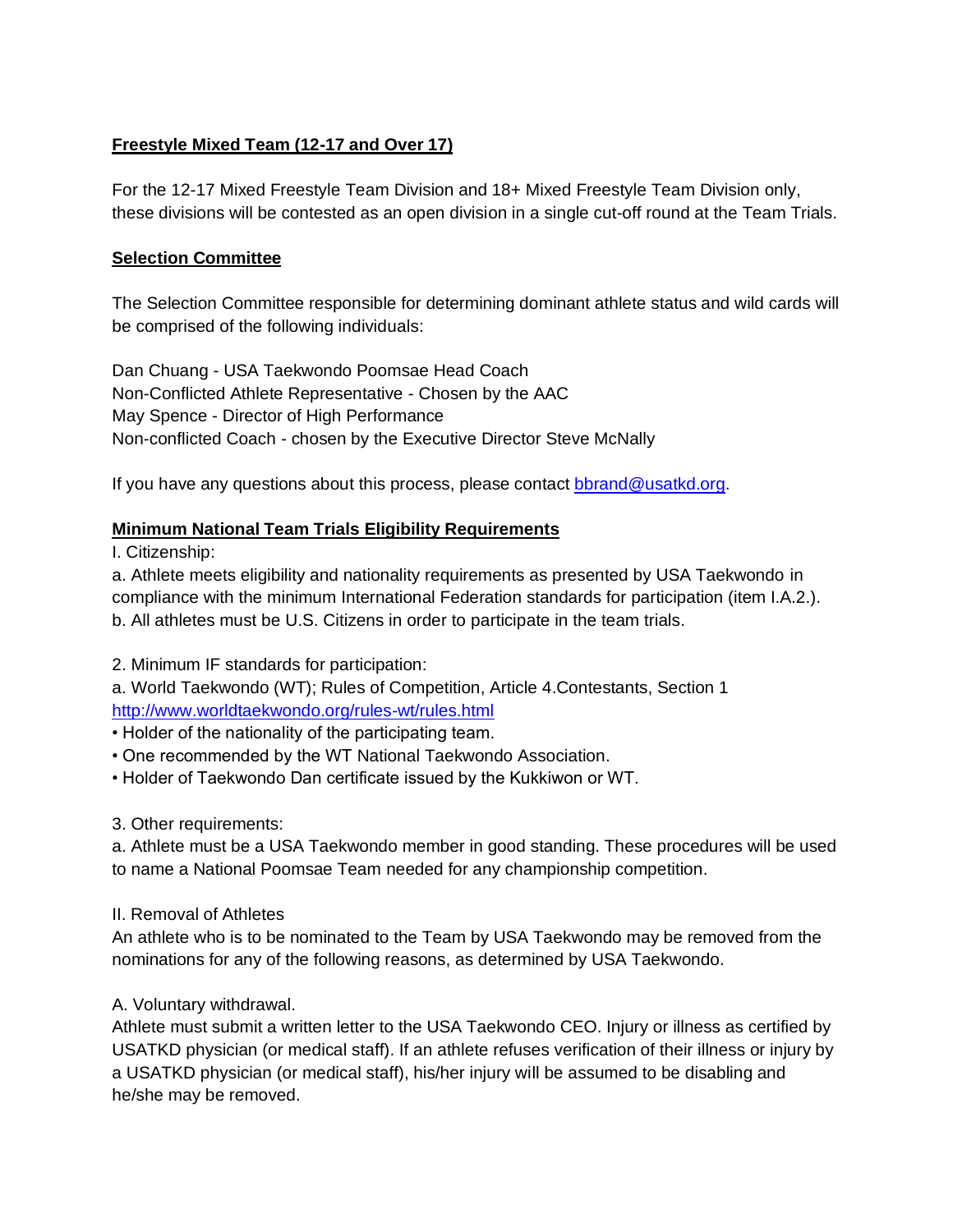## B. Violation of the NGB's Code of Conduct.

An athlete who may be removed from the Team pursuant to this provision has the right to a hearing per the NGB's Bylaws (USATKD Bylaws, Section 15, Complaint Procedures) or USOC Bylaws, Article 9.

## C. Violation of the NGB's Athlete Agreement.

An athlete who may be removed from the Team pursuant to this provision has the right to a hearing per the NGB's Bylaws (USATKD Bylaws, Section 15, Complaint Procedures) or USOC Bylaws, Article 9.

### D. Doping violations

An athlete may be removed from Nomination or from the Team at any time for violation of IOC, WADA, WTF, USADA and/or USOC anti-doping protocol, policies and procedures. In such instances, the adjudication process will be managed through the United States Anti-Doping Agency.

### III. Replacement of Athletes

A. Describe the process by which the replacement pool of the athlete who places 2nd in the same division of team trial will serve as the replacement athlete, should circumstances arise in which the 1st place athlete needs to be removed for any of the reasons listed above. athletes will be identified:

If there is no automatically qualified athlete, the athlete who places 2nd in the same division of team trial will serve as the replacement athlete, should circumstances arise in which the 1st place athlete needs to be removed for any of the reasons listed above. The 3rd place athlete will be the 3rd replacement athlete if needed. The 4th place athlete will be the 4th replacement athlete if needed. After this, the team spot will remain vacant.

If there is an automatically qualified athlete, the winner in the same division of team trial will serve as the replacement athlete, should circumstances arise in which the automatically qualified athlete need to be removed for any of the reasons listed above. The 2nd place athlete will be the 3rd replacement athlete if needed. The 3rd place athlete will be the 4th replacement athlete if needed. After this, the team spot will remain vacant.

#### IV. Required Documents

The following documents are required to be signed by an athlete as a condition of nomination to the U.S. National Team, and are included as attachments:

- Code of Conduct (Attachment A)
- Athlete Agreement (Attachment B)
- V. Publicity/Distribution of Procedures

The approved Selection Procedures (complete and unaltered) will be posted/published by USA Taekwondo in the following locations:

A. NGB website: www.usa-taekwondo.us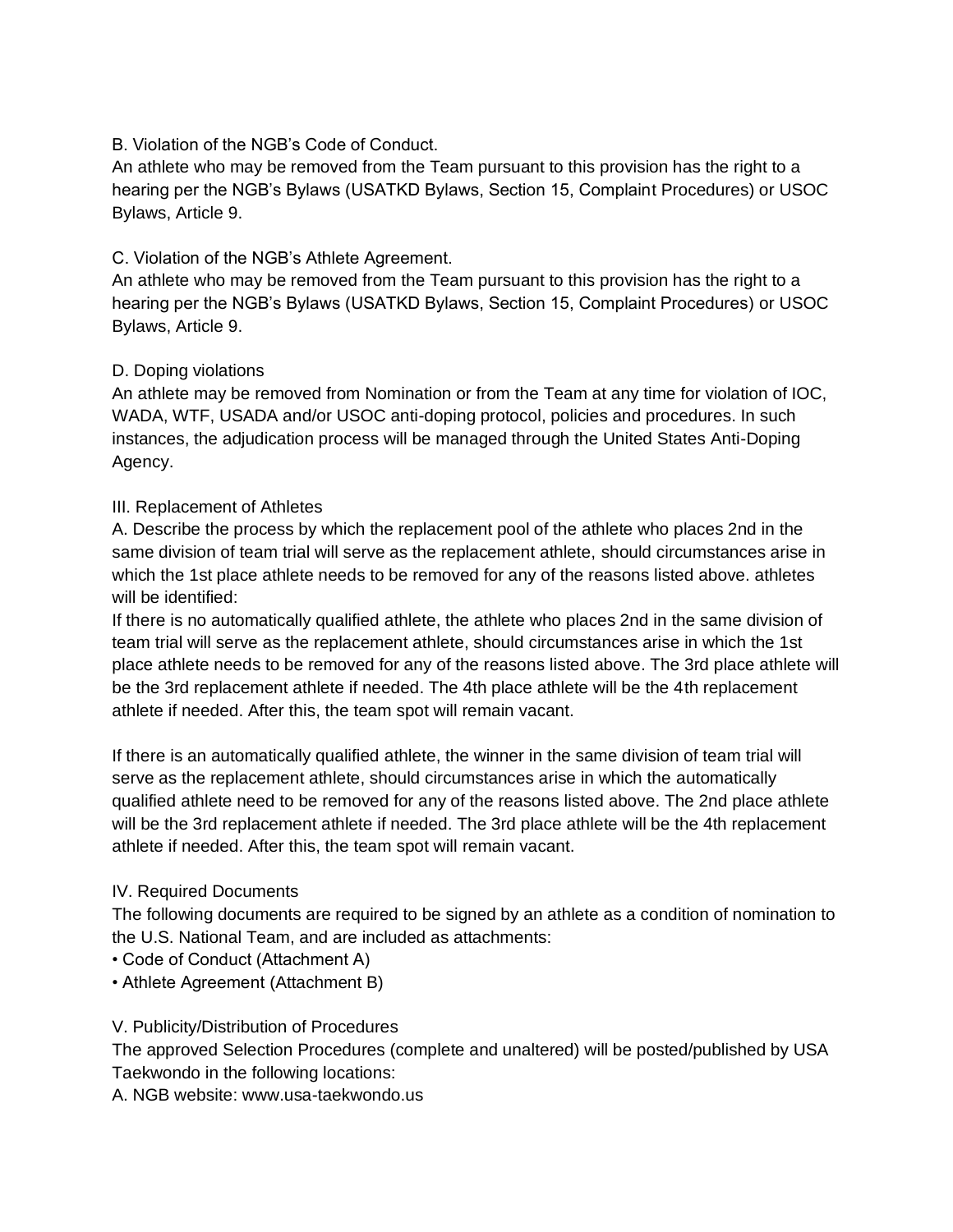VI. Date of Nomination

VII. Mandatory Training and/or Competition: N/A

VIII. Anti-Doping Requirements

Athletes must adhere to all IOC, WADA, WT, USADA and USOC anti-doping protocols, policies and procedures. This includes participation in out of competition testing as required by the IOC, WADA, WT, USADA and USOC Rules.

IX. Development of Selection Procedures

The following committee/group contributed to the creation of these Selection Procedures:

- Steve McNally, CEO, USA Taekwondo
- May Spence, Director of High Performance, USA Taekwondo
- Dan Chuang, National Poomsae Team Head Coach, USA Taekwondo
- Barbara Brand, USA Taekwondo Leadership Team
- David Turgeon, USA AAC Poomsae Representative
- Huy Nguyen, National Poomsae Team Coach, USA Taekwondo
- Jung Hwan Jin, National Poomsae Team Coach, USA Taekwondo

#### X. NGB Bylaws and Grievance Procedures

The USA Taekwondo Bylaws and Grievance Procedures can be found in the USA Taekwondo Bylaws.

#### XI. International Disclaimer

These procedures are based on IOC and/or World Taekwondo (WT) rules and regulations as presently known and understood. Any change in the selection procedures caused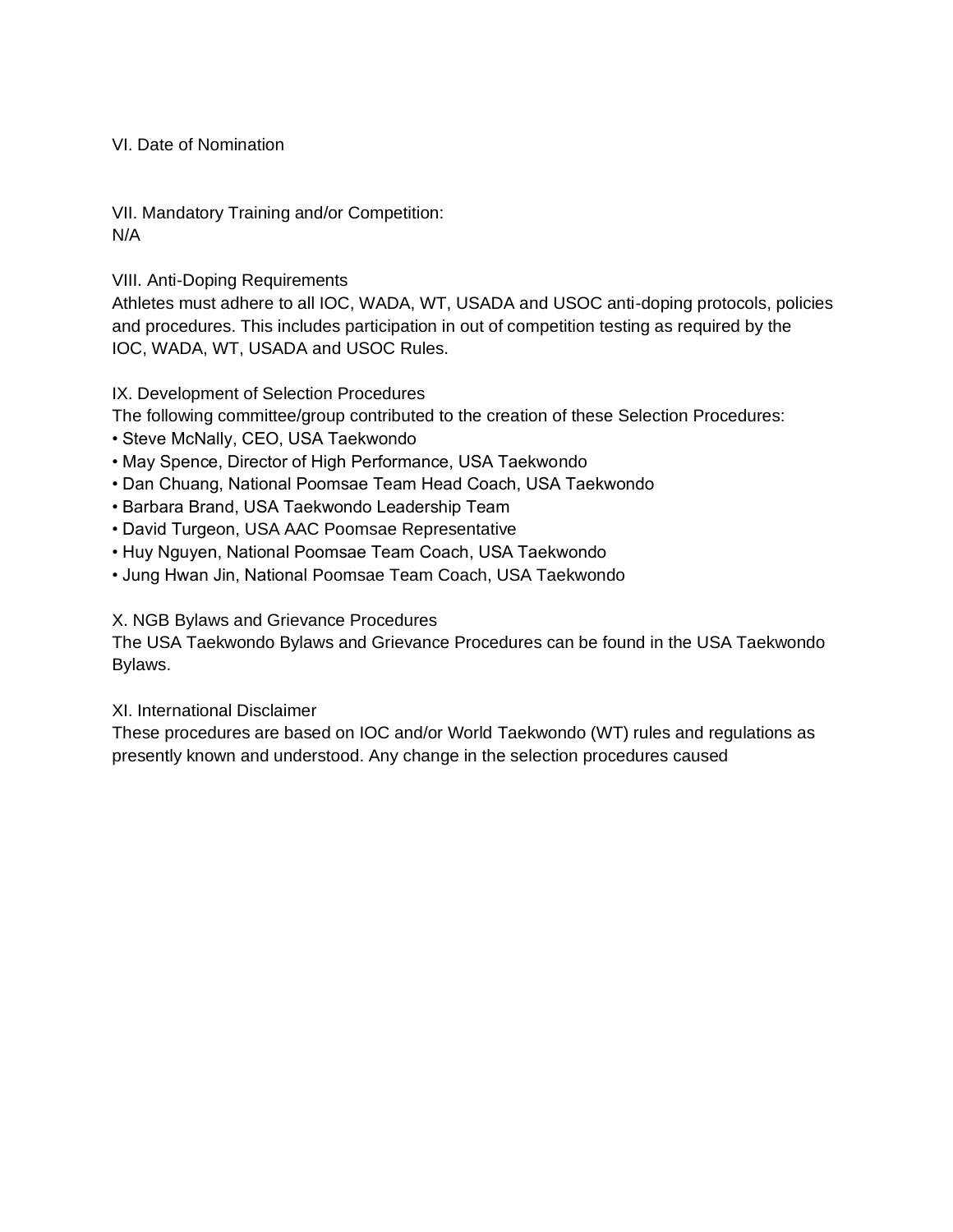#### **Addendum, Team Trials Format**

# COMPETITION FORMAT, Elimination Round

#### **Runoff format**

The run-off for **Recognized Poomsae** will place all competitors in a single final round, performed either live on video-conference or in-person, as announced by USATKD.

#### **Final Round (Recognized Poomsae)** *Team Trials Format, 8 Poomsae*

With the selection of the very best athlete in mind, the method of selection for Recognized Poomsae Divisions shall include the performance of all of the eight (seven for cadet 12-14) required poomsae for each division.

Each Recognized Poomsae Division will perform eight (or seven) poomsae, one at a time per round: all competitors will perform the first randomly selected poomsae, followed by all competitors performing the second poomsae, and so forth.

The first round of competition (first poomsae) within a division shall have a random competitor order. Subsequent rounds' competitor orders shall also have a random competitor order. The algorithm used to randomize the competitors each round will ensure that no competitor will perform first for any two consecutive rounds.

#### **The selection of the winner will be based on two methods of calculating the results.**

1. The Cumulative Score Method: The first method will be by cumulative score of all rounds of competition. At the end of eight (or seven) rounds, the scores across all eight (seven) poomsae for each athlete are **totaled**. The athlete who has the highest total score will be declared the winner. The athlete who has the second highest total score is the first alternate. The athlete who has the third highest score is the second alternate, and the athlete with the fourth highest score is the third alternate.

In the case of a tie, the winner is the competitor with the highest presentation score. If the competitors are still tied, all scores received during the competition are considered (without dropping the high and low scores). If the scores are still tied, the competitors will perform a randomly selected poomsae, and the scores from that poomsae will be used to break the tie.

2. The Round Wins Method: The second method will be by placement during each round of poomsae. Each round a first, second, third and fourth place will be awarded to the competitors